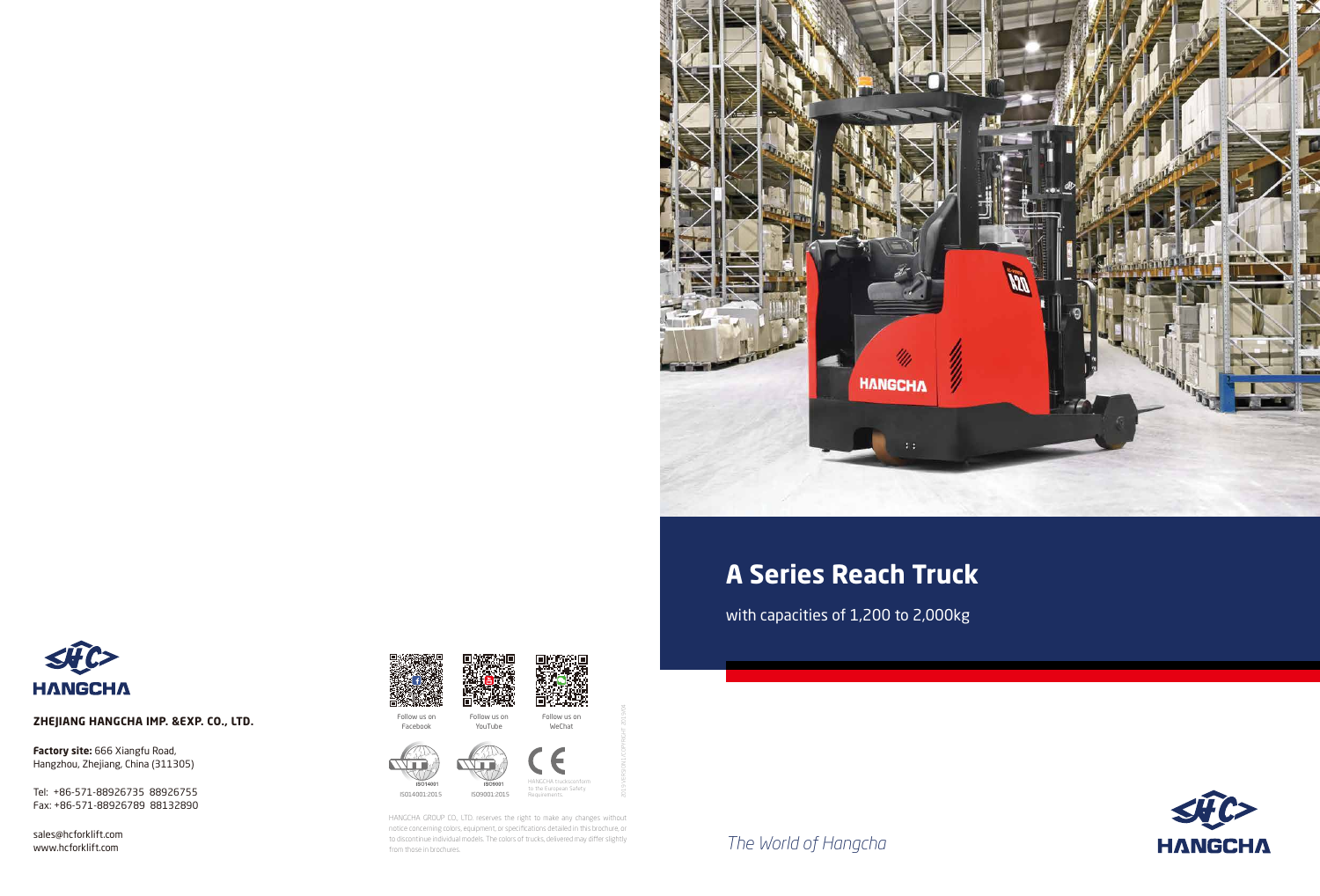#### **Appearance**

/ The worldwide popular, great-circle, streamlined surface modeling is applied, with smooth, beautiful, and elegant appearance.



# **A Series Reach Truck**

The reach truck is suitable for working in narrow passageway and confined space, with high lifting and load capacity, and is the ideal tool for loading, unloading, handling, and stacking in warehouse, supermarket, and workshop.

# **Comfort**

- / Operating levers of ergonomic design, integrated console, all important operating parts are within the reach of your hands.
- / The mast of optimized design with wide view avoids blocking the sight of the operator, and large size of the fork shelf offers wider view.
- / The seat can be adjusted forward and backward, also with the function of vibration reduction.
- / The truck body with increased width and height offers larger operating space for hands and legs of the operator.
- / The new designed overhead guard structure allows the operator to observe the movement of load more clearly.

# **Flexibility**

/ The driving system that is located at rear part of chassis uses EPS (Electric Power Steering) technology, features low-speed and large torque. Automatic centering function upon starting up, and the 180-degree steering mode of standard configuration, make the truck flexible and convenient, and allow it turn easily even in confined space.

### **Stability**

/ The broad and solid chassis and steady reach mechanism, as well as the drive unit that is fixed at center, realize low gravity center, and guarantee sufficient stability of the truck.

### **Maintenance**

- / The fully-opened cover provides easy maintenance for motor, controller and transmission, braking, and hydraulic systems.
- / The battery compartment can be removed forward, so replacement or maintenance is very easy.